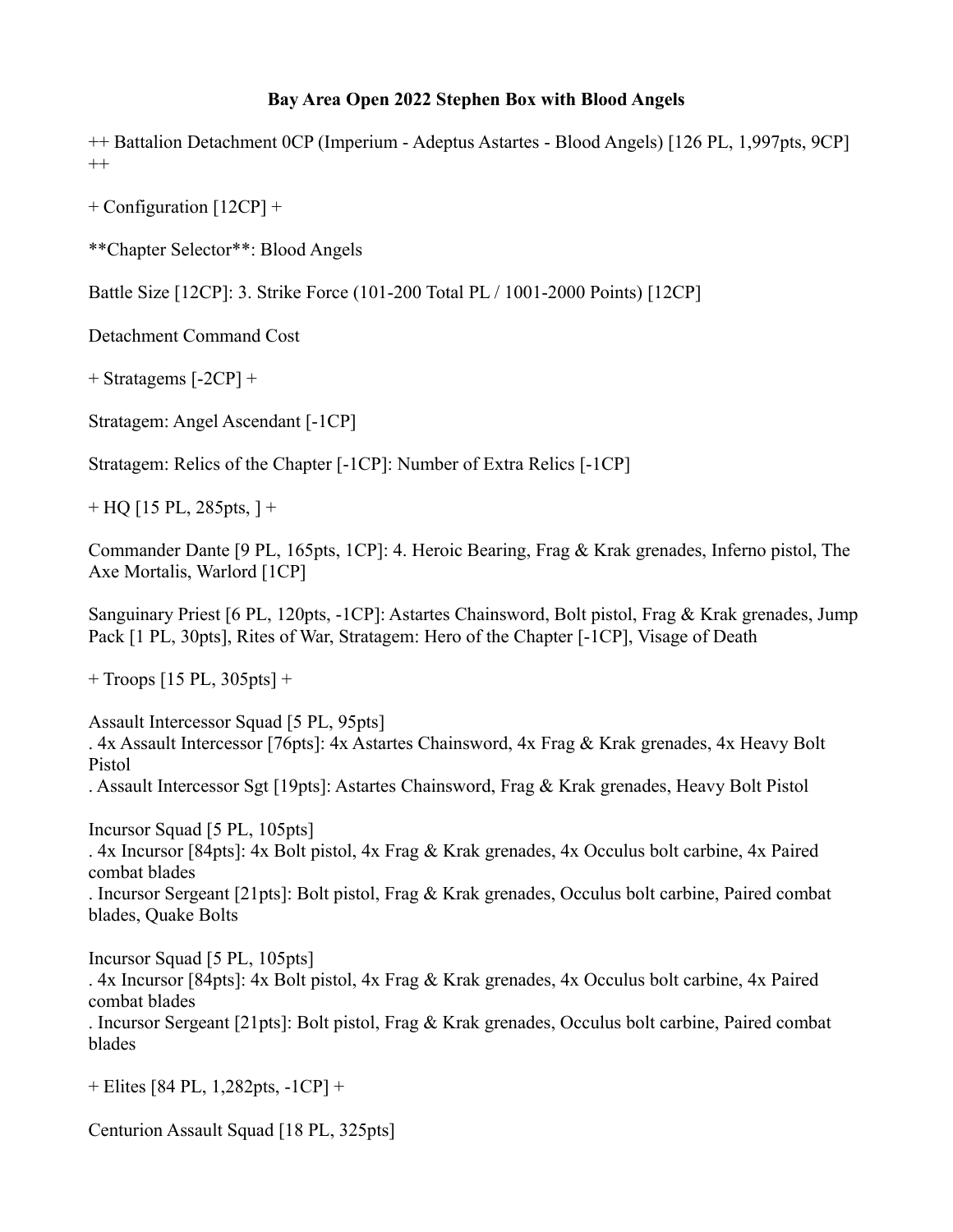- . Centurion [65pts]: Hurricane bolter [10pts], Siege drills
- . . Flamers: 2x Flamer
- . Centurion [65pts]: Hurricane bolter [10pts], Siege drills
- . . Flamers: 2x Flamer
- . Centurion [65pts]: Hurricane bolter [10pts], Siege drills
- . . Flamers: 2x Flamer
- . Centurion [65pts]: Hurricane bolter [10pts], Siege drills
- . . Flamers: 2x Flamer
- . Centurion Sergeant [65pts]: Hurricane bolter [10pts], Siege drills
- . . Flamers: 2x Flamer

Death Company Marines [8 PL, 175pts]: Jump Pack [1 PL, 15pts]

- . Death Company Marine [35pts]: Frag & Krak grenades, Thunder hammer [15pts]
- . Death Company Marine [35pts]: Frag & Krak grenades, Thunder hammer [15pts]
- . Death Company Marine [35pts]: Frag & Krak grenades, Thunder hammer [15pts]
- . Death Company Marine [35pts]: Frag & Krak grenades, Thunder hammer [15pts]
- . Death Company Marine [20pts]: Frag & Krak grenades
- . . Bolt pistol and chainsword: Astartes Chainsword, Bolt pistol

Sanguinary Ancient [7 PL, 110pts, -1CP]: 3. Soulwarden, Angelus boltgun, Encarmine sword, Frag & Krak grenades, Stratagem: Hero of the Chapter [-1CP], Wrath of Baal

## Sanguinary Guard [17 PL, 224pts]

- . Sanguinary Guard [32pts]: Angelus boltgun, Encarmine sword, Frag & Krak grenades
- . Sanguinary Guard [32pts]: Angelus boltgun, Encarmine sword, Frag & Krak grenades
- . Sanguinary Guard [32pts]: Angelus boltgun, Encarmine sword, Frag & Krak grenades
- . Sanguinary Guard [32pts]: Angelus boltgun, Encarmine sword, Frag & Krak grenades
- . Sanguinary Guard [32pts]: Angelus boltgun, Encarmine sword, Frag & Krak grenades
- . Sanguinary Guard [32pts]: Angelus boltgun, Encarmine sword, Frag & Krak grenades

. Sanguinary Guard [32pts]: Angelus boltgun, Encarmine sword, Frag & Krak grenades

## Sanguinary Guard [17 PL, 224pts]

- . Sanguinary Guard [32pts]: Angelus boltgun, Encarmine sword, Frag & Krak grenades
- . Sanguinary Guard [32pts]: Angelus boltgun, Encarmine sword, Frag & Krak grenades
- . Sanguinary Guard [32pts]: Angelus boltgun, Encarmine sword, Frag & Krak grenades
- . Sanguinary Guard [32pts]: Angelus boltgun, Encarmine sword, Frag & Krak grenades
- . Sanguinary Guard [32pts]: Angelus boltgun, Encarmine sword, Frag & Krak grenades
- . Sanguinary Guard [32pts]: Angelus boltgun, Encarmine sword, Frag & Krak grenades
- . Sanguinary Guard [32pts]: Angelus boltgun, Encarmine sword, Frag & Krak grenades

## Sanguinary Guard [17 PL, 224pts]

- . Sanguinary Guard [32pts]: Angelus boltgun, Encarmine sword, Frag & Krak grenades
- . Sanguinary Guard [32pts]: Angelus boltgun, Encarmine sword, Frag & Krak grenades
- . Sanguinary Guard [32pts]: Angelus boltgun, Encarmine sword, Frag & Krak grenades
- . Sanguinary Guard [32pts]: Angelus boltgun, Encarmine sword, Frag & Krak grenades
- . Sanguinary Guard [32pts]: Angelus boltgun, Encarmine sword, Frag & Krak grenades
- . Sanguinary Guard [32pts]: Angelus boltgun, Encarmine sword, Frag & Krak grenades
- . Sanguinary Guard [32pts]: Angelus boltgun, Encarmine sword, Frag & Krak grenades